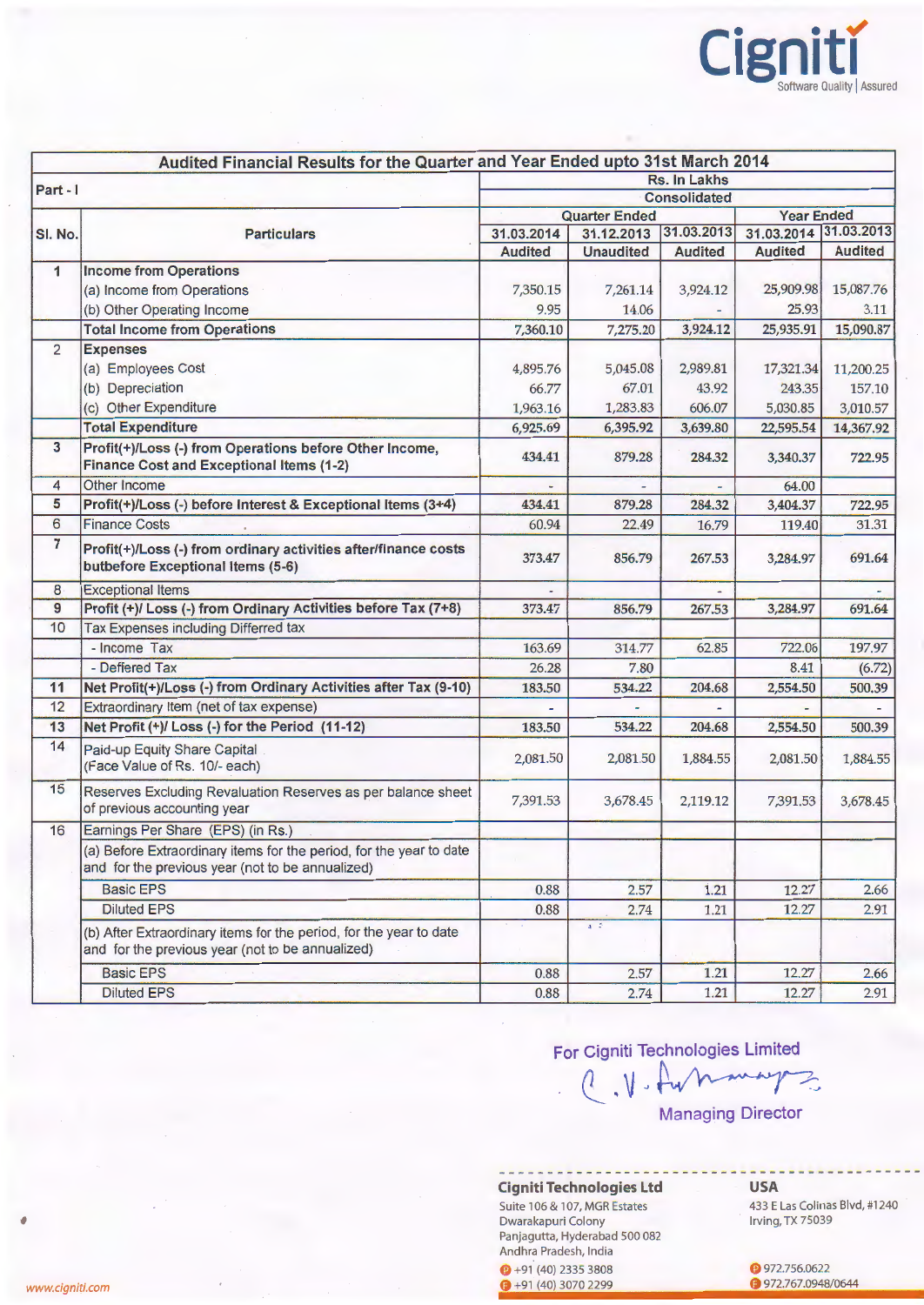

| Part - II      |                          |                                         |                                                                  |                       |                                                                                |                          |                          |                                                   |             |
|----------------|--------------------------|-----------------------------------------|------------------------------------------------------------------|-----------------------|--------------------------------------------------------------------------------|--------------------------|--------------------------|---------------------------------------------------|-------------|
| SI. No.        |                          | <b>Particulars</b>                      |                                                                  | <b>3 Months Ended</b> |                                                                                |                          | <b>Year Ended</b>        |                                                   |             |
|                |                          |                                         |                                                                  |                       | 31.03.2014                                                                     | 31.12.2013               | 31.03.2013               | 31.03.2014                                        | 31.03.2013  |
| А.             |                          | <b>PARTICULARS OF SHARE HOLDING</b>     |                                                                  |                       |                                                                                |                          |                          |                                                   |             |
| 1              |                          | <b>Public Shareholding</b>              |                                                                  |                       |                                                                                |                          |                          |                                                   |             |
|                | $\sim$                   | Number of Shares                        |                                                                  |                       | 88,65,404                                                                      | 88,65,404                | 75,49,558                | 88,65,404                                         | 75,49,558   |
|                | $\overline{\phantom{a}}$ | Percentage of Shareholding              |                                                                  |                       | 42.59%                                                                         | 42.59%                   | 40.06%                   | 42.59%                                            | 40.06%      |
| $\overline{2}$ |                          | Promoters & Promoter Group Shareholding |                                                                  |                       |                                                                                |                          |                          |                                                   |             |
|                | (a)                      | Pledged/Encumbered                      |                                                                  |                       |                                                                                |                          |                          |                                                   |             |
|                | $\overline{\phantom{a}}$ | - Number of Shares                      |                                                                  |                       |                                                                                | $\overline{\phantom{a}}$ | $\overline{\phantom{a}}$ | ۰                                                 |             |
|                |                          | promoter and promoter group)            | - Percentage of Shares (as a % of the total shareholding of      |                       |                                                                                |                          |                          |                                                   |             |
|                |                          | Company)                                | - Percentage of Shares (as a % of the total share Capital of the |                       |                                                                                |                          |                          | ۰                                                 |             |
|                | (b)                      | Non Encumbered                          |                                                                  |                       |                                                                                |                          |                          |                                                   |             |
|                | $\blacksquare$           | - Number of Shares                      |                                                                  |                       | 1,19,49,596                                                                    | 1,19,49,596              | 1,12,95,942              | 1,19,49,596                                       | 1,12,95,942 |
|                |                          | promoter and promoter group)            | - Percentage of Shares (as a % of the total shareholding of      |                       | 100.00%                                                                        | 100.00%                  | 100.00%                  | 100.00%                                           | 100.00%     |
|                |                          | Company)                                | - Percentage of Shares (as a % of the total share capital of the |                       | 57.41%                                                                         | 57.41%                   | 59.94%                   | 57.41%                                            | 59.94%      |
| B              |                          | <b>INVESTOR COMPLAINTS</b>              | Pending at the beginning<br>of the quarter                       |                       | <b>Received during the</b><br><b>Disposed during the</b><br>quarter<br>quarter |                          |                          | Remaining unresolved at<br>the end of the quarter |             |
|                | Quarter Ended 31.03.2014 |                                         | <b>NIL</b>                                                       | <b>NIL</b>            |                                                                                | <b>NIL</b>               |                          | <b>NIL</b>                                        |             |

The above financial results have been taken on record by the Board of Directors in their meeting held on 30-05-2014.  $\mathbf{1}$ 

2 Segment Reporting is not applicable to the Company.

3 The Standalone Financial results are available on the Company's Website (www.cigniti.com) and on the website of BSE (www.bseindia.com).

4 Previous period figures have been regrouped wherever necessary.

PLACE: HYDERABAD DATE : 30-05-2014

### for CIGNITI TECHNOLOGIES LIMITED

HINOLOGIES LIMITED  $\mathcal{N}$ .

C.V. SUBRAMANY MANAGING DIRECTOR

 $\sim$ 

## Cigniti Technologies Ltd

 $\mathbf{A} \equiv \mathbf{0}$ 

Suite 106 & 107, MGR Estates Dwarakapuri Colony Panjagutta, Hyderabad 500 082 Andhra Pradesh, India

 $\bigodot +91(40)$  2335 3808  $+91(40)30702299$ 

#### USA

433 E Las Colinas Blvd, #1240 Irving, TX 75039

**C** 972.756.0622 **972.767.0948/0644**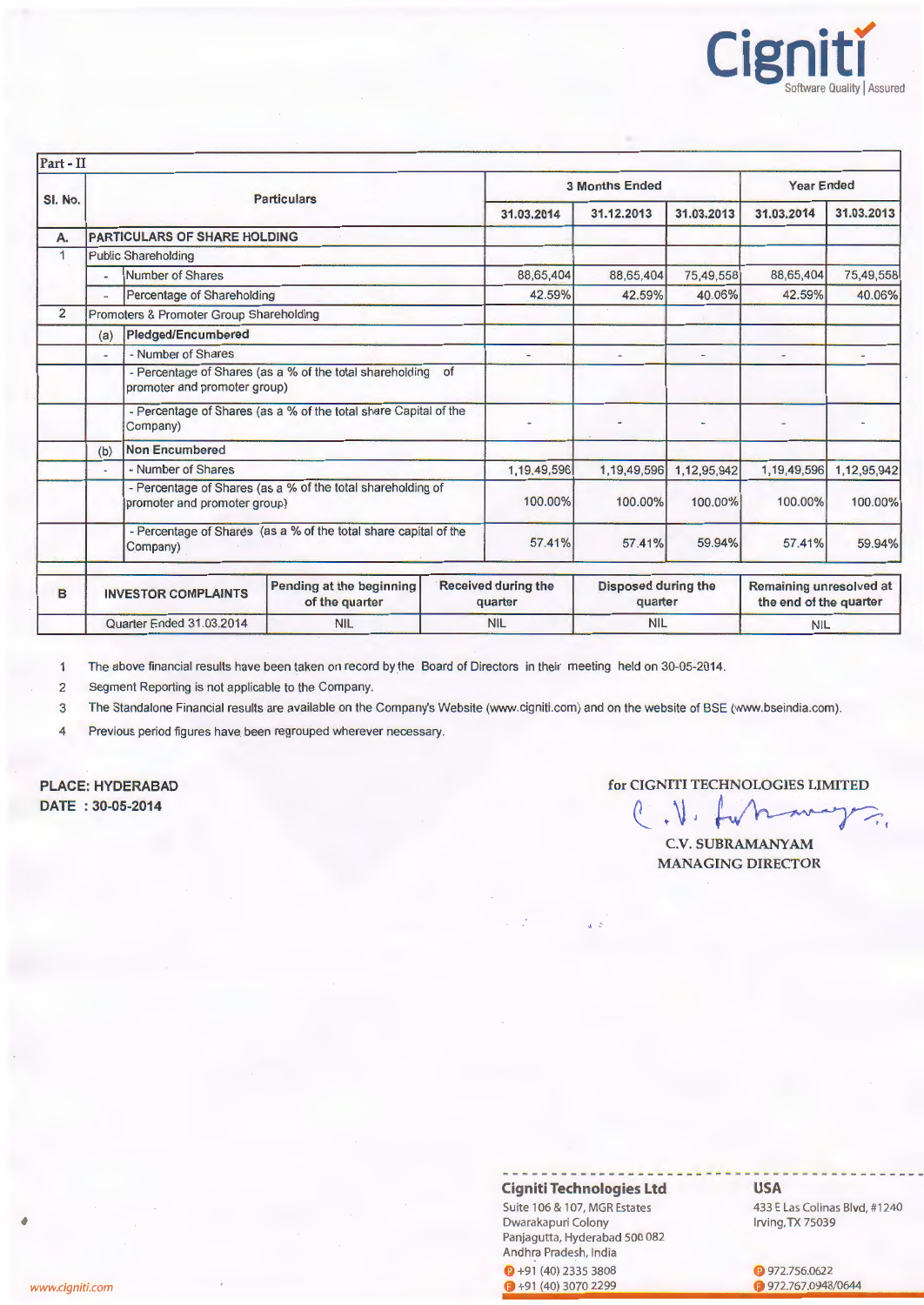

|                | <b>CIGNITI TECHNOLOGIES LIMITED</b>                         |                              |                   |  |  |  |
|----------------|-------------------------------------------------------------|------------------------------|-------------------|--|--|--|
|                | <b>STATEMENT OF ASSETS AND LIABILITIES</b>                  |                              |                   |  |  |  |
|                |                                                             |                              | Rs. In Lakhs      |  |  |  |
| <b>SL No</b>   |                                                             | <b>CONSOLIDATED</b>          |                   |  |  |  |
|                | <b>PARTICULARS</b>                                          | AS AT CURRENT AS AT PREVIOUS |                   |  |  |  |
|                |                                                             | <b>YEAR ENDED</b>            | <b>YEAR ENDED</b> |  |  |  |
|                |                                                             | 31.03.2014                   | 31.03.2013        |  |  |  |
|                |                                                             | <b>Audited</b>               | <b>Audited</b>    |  |  |  |
| A              | <b>EQUITY AND LIABILITIES</b>                               |                              |                   |  |  |  |
| $\mathbf{1}$   | <b>Shareholders' funds</b>                                  |                              |                   |  |  |  |
|                | (a) Share Capital                                           | 2,081.50                     | 1,689.14          |  |  |  |
|                | (b) Reserves & Surplus                                      | 7,391.53                     | 2,119.12          |  |  |  |
|                | Sub-total - Shareholders' funds                             | 9,473.03                     | 3,808.26          |  |  |  |
| $\overline{2}$ | Share Application Money received towars Preferential Shares | 418.50                       |                   |  |  |  |
| $\overline{3}$ | <b>Non-current liabilities</b>                              |                              |                   |  |  |  |
|                | (a) Long-term borrowings                                    | 19.00                        | 427.07            |  |  |  |
|                | (b) Deferred tax liabilities (Net)                          | 81.81                        | 80.47             |  |  |  |
|                | (c) Long-term provisions                                    | 94.06                        | 17.14             |  |  |  |
|                | Sub-total - Non-current liabilities                         | 194.87                       | 524.68            |  |  |  |
| 3              | <b>Current liabilities</b>                                  |                              |                   |  |  |  |
|                | (a) Short Term Borrowins                                    | 2,520.03                     |                   |  |  |  |
|                | (b) Trade payables                                          | 2,351.04                     | 844.23            |  |  |  |
|                | (c) Other current liabilities                               | 1,584.60                     | 1,464.70          |  |  |  |
|                | (d) Short-term provisions                                   | 1,947.82                     | 169.16            |  |  |  |
|                | <b>Sub-total - Current liabilities</b>                      | 8,403.49                     | 2,478.09          |  |  |  |
|                | <b>TOTAL - EQUITY AND LIABILITIES</b>                       | 18,489.89                    | 6,811.03          |  |  |  |
| в              | <b>ASSETS</b>                                               |                              |                   |  |  |  |
| $\mathbf{1}$   | <b>Non-current assets</b>                                   |                              |                   |  |  |  |
|                | (a) Fixed Assets                                            |                              |                   |  |  |  |
|                | (i) Tangible assets                                         | 2,279.87                     | 658.78            |  |  |  |
|                | (i) Intangible assets                                       | 4,164.99                     | 2,235.53          |  |  |  |
|                | (ii) Capital work-in-progress                               | 351.17                       | 351.17            |  |  |  |
|                | (b) Non-current Investment                                  |                              |                   |  |  |  |
|                | (c) Long-term loans and advances                            | 1,879.84                     | 109.39            |  |  |  |
|                | (d) Other Non-current assets                                | 26.29                        |                   |  |  |  |
|                | (e) Other current assets                                    | 332.40                       |                   |  |  |  |
|                | Sub-total - Non-current assets                              | 9,034.56<br>$\mathbf{a}$ = 2 | 3,354.87          |  |  |  |
| $\overline{2}$ | <b>Current assets</b>                                       |                              |                   |  |  |  |
|                | (a) Trade Receivables                                       | 6,386.33                     | 2,044.30          |  |  |  |
|                | (b) Cash and cash equivalents                               | 565.11                       | 140.06            |  |  |  |
|                | (c) Short-term loans and advances                           | 2,503.89                     | 1,271.80          |  |  |  |
|                | <b>Sub-total - Current assets</b>                           | 9,455.33                     | 3,456.16          |  |  |  |
|                | <b>TOTAL - ASSETS</b>                                       | 18,489.89                    | 6,811.03          |  |  |  |
|                |                                                             |                              |                   |  |  |  |

For Cigniti Technologies Limited

Colombian .

C.V. Subramanyam \_ Managing Director

Cigniti Technologies Ltd USA

Suite 106 & 107, MGR Estates Dwarakapuri Colony Panjagutta, Hyderabad 500 082 Andhra Pradesh, India

 $\bigcirc$  +91 (40) 2335 3808  $+91 (40) 3070 2299$ 

433 E Las Colinas Blvd, #1240 Irving, TX 75039

**P** 972.756.0622 C 972.767.0948/0644

Place : Hyderabad Date : 30.05.2014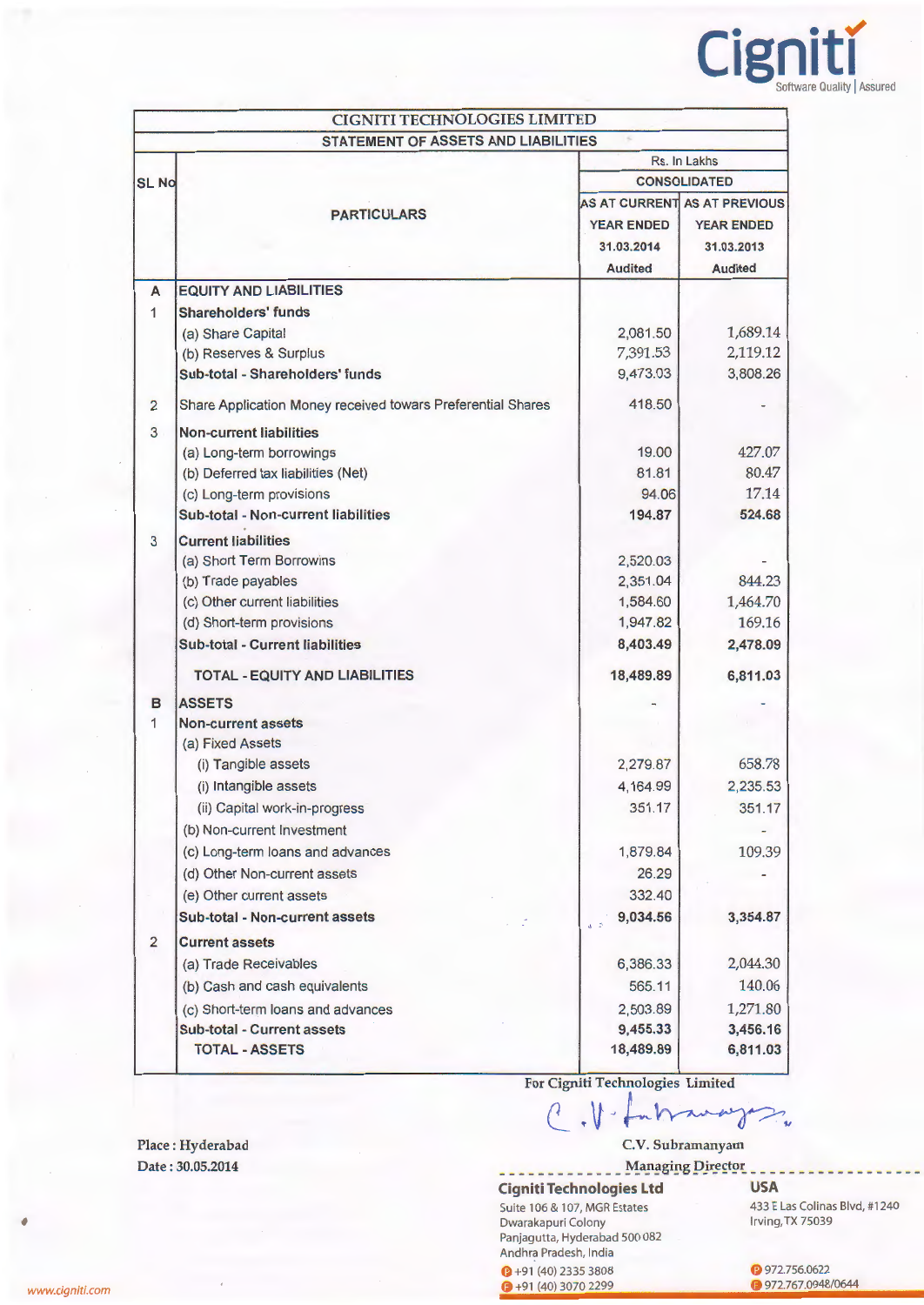

| Audited Financial Results for the Quarter and Year Ended 31st March 2014 |                                                                                                                         |                                        |                      |                          |                |                |  |
|--------------------------------------------------------------------------|-------------------------------------------------------------------------------------------------------------------------|----------------------------------------|----------------------|--------------------------|----------------|----------------|--|
| Part-1                                                                   |                                                                                                                         |                                        |                      | Rs. In Lakhs             |                |                |  |
|                                                                          |                                                                                                                         | <b>Standalone</b><br><b>Year Ended</b> |                      |                          |                |                |  |
|                                                                          |                                                                                                                         |                                        | <b>Quarter Ended</b> |                          |                |                |  |
| <b>SI. No.</b>                                                           | <b>Particulars</b>                                                                                                      | 31.03.2014                             | 31.12.2013           | 31.03.2013               | 31.03.2014     | 31.03.2013     |  |
|                                                                          |                                                                                                                         | <b>Audited</b>                         | <b>Unaudited</b>     | <b>Audited</b>           | <b>Audited</b> | <b>Audited</b> |  |
| $\mathbf{1}$                                                             | <b>Income from Operations</b>                                                                                           |                                        |                      |                          |                |                |  |
|                                                                          | (a) Income from Operations                                                                                              | 1,803.92                               | 1,463.25             | 745.6                    | 5,552.12       | 2,356.75       |  |
|                                                                          | (b) Other Operating Income                                                                                              | 9.62                                   |                      | (0.31)                   | 10.86          | 1.12           |  |
|                                                                          | <b>Total Income from Operations</b>                                                                                     | 1,813.54                               | 1,463.25             | 745.29                   | 5,562.98       | 2,357.87       |  |
| $\overline{2}$                                                           | <b>Expenses</b>                                                                                                         |                                        |                      |                          |                |                |  |
|                                                                          | (a) Employees Cost                                                                                                      | 965.85                                 | 602.49               | 440.69                   | 2,493.03       | 1,444.28       |  |
|                                                                          | (b) Depreciation                                                                                                        | 49.82                                  | 45.71                | 33.75                    | 169.34         | 136.06         |  |
|                                                                          | (c) Other Expenditure                                                                                                   | 531.78                                 | 427.15               | 207.98                   | 1,703.12       | 590.06         |  |
|                                                                          | <b>Total Expenditure</b>                                                                                                | 1,547.45                               | 1,075.35             | 682.42                   | 4,365.49       | 2,170.40       |  |
| 3                                                                        | Profit(+)/Loss (-) from Operations before Other Income,<br><b>Finance Cost and Exceptional Items (1-2)</b>              | 266.09                                 | 387.90               | 62.87                    | 1,197.49       | 187.47         |  |
| 4                                                                        | Other Income                                                                                                            |                                        |                      | 2.20                     |                |                |  |
| 5                                                                        | Profit(+)/Loss (-) before Interest & Exceptional Items (3+4)                                                            | 266.09                                 | 387.90               | 60.67                    | 1,197.49       | 187.47         |  |
| 6                                                                        | <b>Finance Costs</b>                                                                                                    | 1.97                                   | 1.70                 |                          | 7.80           | 17.87          |  |
| $\overline{7}$                                                           | Profit(+)/Loss (-) from ordinary activities after/finance costs<br>butbefore Exceptional Items (5-6)                    | 264.12                                 | 386.20               | 60.67                    | 1,189.69       | 169.60         |  |
| 8                                                                        | <b>Exceptional Items</b>                                                                                                |                                        |                      | $\overline{\phantom{a}}$ |                |                |  |
| 9                                                                        | Profit (+)/ Loss (-) from Ordinary Activities before Tax (7+8)                                                          | 264.12                                 | 386.20               | 60.67                    | 1,189.69       | 169.60         |  |
| 10                                                                       | Tax Expenses including Differred tax                                                                                    |                                        |                      |                          |                |                |  |
|                                                                          | - Income Tax                                                                                                            | 112.40                                 | 131.27               | 34.98                    | 377.32         | 58.81          |  |
|                                                                          | - Deffered Tax                                                                                                          | 26.28                                  | 7.20                 | (6.72)                   | 8.41           | (6.72)         |  |
| 11                                                                       | Net Profit(+)/Loss (-) from Ordinary Activities after Tax (9-10)                                                        | 125.44                                 | 247.73               | 32.41                    | 803.96         | 117.51         |  |
| 12                                                                       | Extraordinary Item (net of tax expense)                                                                                 |                                        |                      |                          |                |                |  |
| 13                                                                       | Net Profit (+)/ Loss (-) for the Period (11-12)                                                                         | 125.44                                 | 247.73               | 32.41                    | 803.96         | 117.51         |  |
| 14                                                                       | Paid-up Equity Share Capital<br>(Face Value of Rs. 10/- each)                                                           | 2,081.50                               | 2,081.50             | 1,884.55                 | 2,081.50       | 1,884.55       |  |
| 15                                                                       | Reserves Excluding Revaluation Reserves as per balance sheet<br>of previous accounting year                             | 6,758.71                               | 3,214.44             | 3,236.84                 | 6,677.92       | 3,236.84       |  |
| 16                                                                       | Earnings Per Share (EPS) (in Rs.)                                                                                       |                                        |                      |                          |                |                |  |
|                                                                          | (a) Before Extraordinary items for the period, for the year to date<br>and for the previous year (not to be annualized) |                                        |                      |                          |                |                |  |
|                                                                          | <b>Basic EPS</b>                                                                                                        | 0.60                                   | 1.19                 | 0.17                     | 3.86           | 0.62           |  |
|                                                                          | <b>Diluted EPS</b>                                                                                                      | 1.19                                   | 1.27                 | 0.17                     | 7.63           | 0.61           |  |
|                                                                          | (b) After Extraordinary items for the period, for the year to date<br>and for the previous year (not to be annualized)  |                                        |                      |                          |                |                |  |
|                                                                          | <b>Basic EPS</b>                                                                                                        | 0.60                                   | 1.19                 | 0.17                     | 3.86           | 0.62           |  |
|                                                                          | <b>Diluted EPS</b>                                                                                                      | 1.19                                   | 1.27                 | 0.17                     | 7.63           | 0.61           |  |

# For Cigniti Technologies Limited  $\ell$ ,  $\sqrt{\sqrt{2\pi}}$

Managing Director

**Cigniti Technologies Ltd** 

Suite 106 & 107, MGR Estates Dwarakapuri Colony Panjagutta, Hyderabad 500 082 Andhra Pradesh, India **C** +91 (40) 2335 3808  $+91(40)30702299$ 

**G** 972.756.0622

**USA** 

**972.767.0948/0644** 

Irving, TX 75039

433 E Las Colinas Blvd, #1240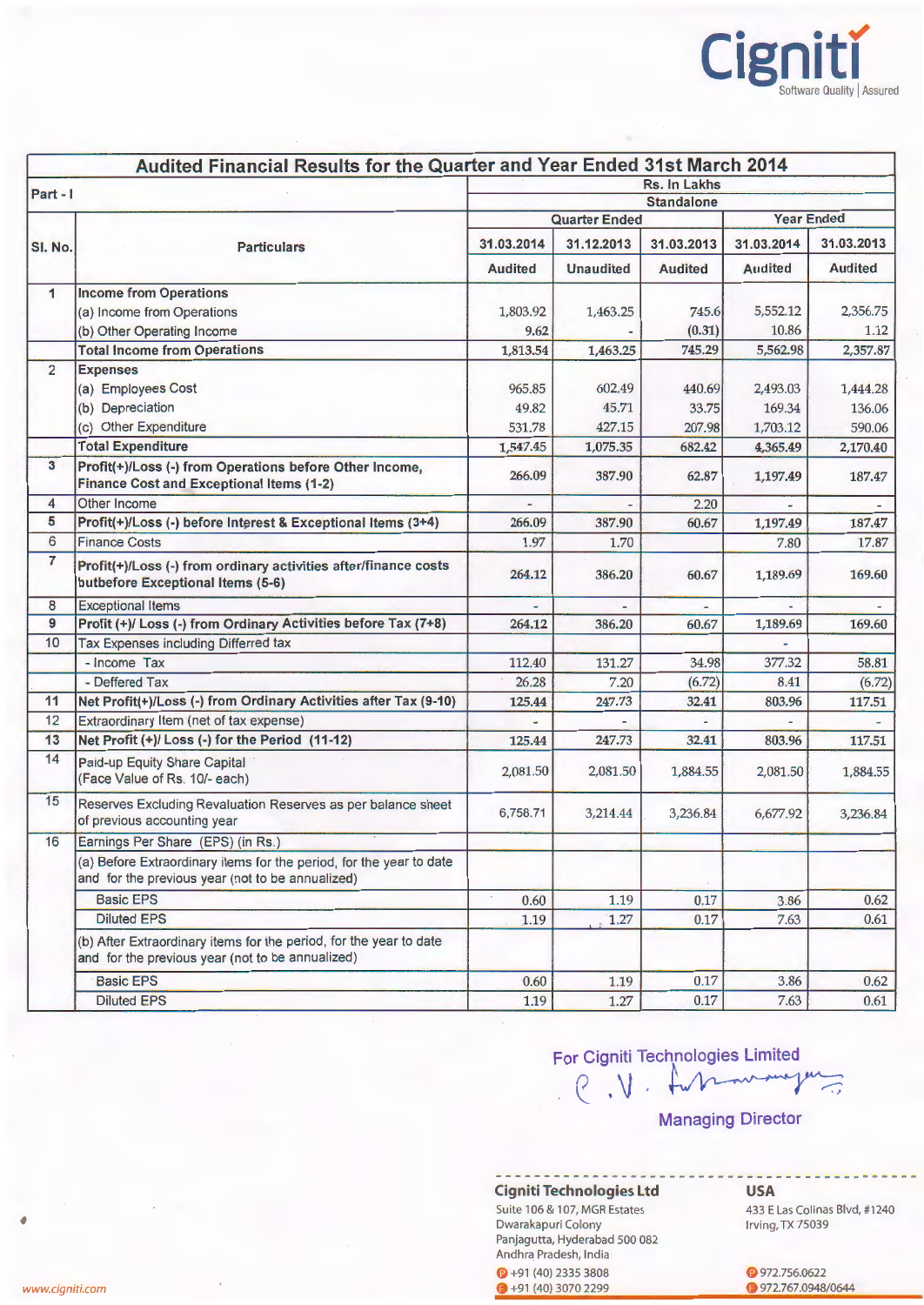

| Part - II            |                                                                                             |                                         |                                                                  |                                       |                             |                   |                |                                                   |                |
|----------------------|---------------------------------------------------------------------------------------------|-----------------------------------------|------------------------------------------------------------------|---------------------------------------|-----------------------------|-------------------|----------------|---------------------------------------------------|----------------|
| SI. No.              | <b>Particulars</b>                                                                          |                                         | <b>3 Months Ended</b>                                            |                                       |                             | <b>Year Ended</b> |                |                                                   |                |
|                      |                                                                                             |                                         |                                                                  |                                       | 31.03.2014                  | 31.12.2013        | 31.03.2013     | 31.03.2014                                        | 31.03.2013     |
|                      |                                                                                             |                                         |                                                                  |                                       | <b>Audited</b>              | <b>Unaudited</b>  | <b>Audited</b> | <b>Audited</b>                                    | <b>Audited</b> |
| A.                   |                                                                                             | <b>PARTICULARS OF SHARE HOLDING</b>     |                                                                  |                                       |                             |                   |                |                                                   |                |
| $\blacktriangleleft$ |                                                                                             | <b>Public Shareholding</b>              |                                                                  |                                       |                             |                   |                |                                                   |                |
|                      |                                                                                             | Number of Shares                        |                                                                  |                                       | 88,65,404                   | 88,65,404         | 75,49,558      | 88,65,404                                         | 75,49,558      |
|                      | u.                                                                                          | Percentage of Shareholding              |                                                                  |                                       | 42.59%                      | 42.59%            | 40.06%         | 42.59%                                            | 40.06%         |
| $\overline{2}$       |                                                                                             | Promoters & Promoter Group Shareholding |                                                                  |                                       |                             |                   |                |                                                   |                |
|                      | <b>Pledged/Encumbered</b><br>(a)                                                            |                                         |                                                                  |                                       |                             |                   |                |                                                   |                |
|                      | - Number of Shares<br>÷.                                                                    |                                         |                                                                  | ٠                                     |                             | $\blacksquare$    |                |                                                   |                |
|                      |                                                                                             | promoter and promoter group)            | - Percentage of Shares (as a % of the total shareholding         | of                                    |                             |                   |                |                                                   |                |
|                      | - Percentage of Shares (as a % of the total share Capital of the<br>Company)                |                                         |                                                                  |                                       |                             |                   |                |                                                   |                |
|                      | Non Encumbered<br>(b)                                                                       |                                         |                                                                  |                                       |                             |                   |                |                                                   |                |
|                      | $\overline{\phantom{a}}$                                                                    | - Number of Shares                      |                                                                  |                                       | 1,19,49,596                 | 1,19,49,596       | 1,12,95,942    | 1,19,49,596                                       | 1,12,95,942    |
|                      | - Percentage of Shares (as a % of the total shareholding of<br>promoter and promoter group) |                                         |                                                                  | 100.00%                               | 100.00%                     | 100.00%           | 100.00%        | 100.00%                                           |                |
|                      |                                                                                             | Company)                                | - Percentage of Shares (as a % of the total share capital of the |                                       | 57.41%                      | 57.41%            | 59.94%         | 57.41%                                            | 59.94%         |
| в                    | <b>INVESTOR COMPLAINTS</b><br>Pending at the beginning<br>of the quarter                    |                                         |                                                                  | <b>Received during the</b><br>quarter | Disposed during the quarter |                   |                | Remaining unresolved at the<br>end of the quarter |                |
|                      | <b>Quarter Ended 31.03.2014</b>                                                             |                                         | <b>NIL</b>                                                       |                                       | <b>NIL</b>                  | <b>NIL</b>        |                | <b>NIL</b>                                        |                |

1 The above financial results have been taken on record by the Board of Directors in their meeting held on 30-05-2014.

2 Segment Reporting is not applicable to the Company.

3 The Standalone Financial results are available on the Company's Website (www.cigniti.com) and on the website of BSE (www.bseindia.com).

4 Previous period figures have been regrouped wherever necessary.

PLACE: HYDERABAD DATE : 30-05-2014

for CIGNITI TECHNOLOGIES LIMITED

 $e, v \cdot w$  $\sum_{i=1}^n$ 

C.V. SUBRAMANYAM MANAGING DIRECTOR

Cigniti Technologies Ltd

 $q = 5$  .

Suite 106 & 107, MGR Estates Dwarakapuri Colony Panjagutta, Hyderabad 500 082 Andhra Pradesh, India  $\bigcirc$  +91 (40) 2335 3808 www.cigniti.com G +91 (40) 3070 2299

USA

433 E Las Colinas Blvd, #1240 Irving, TX 75039

 $972.756.0622$ G 972.767.0948/0644